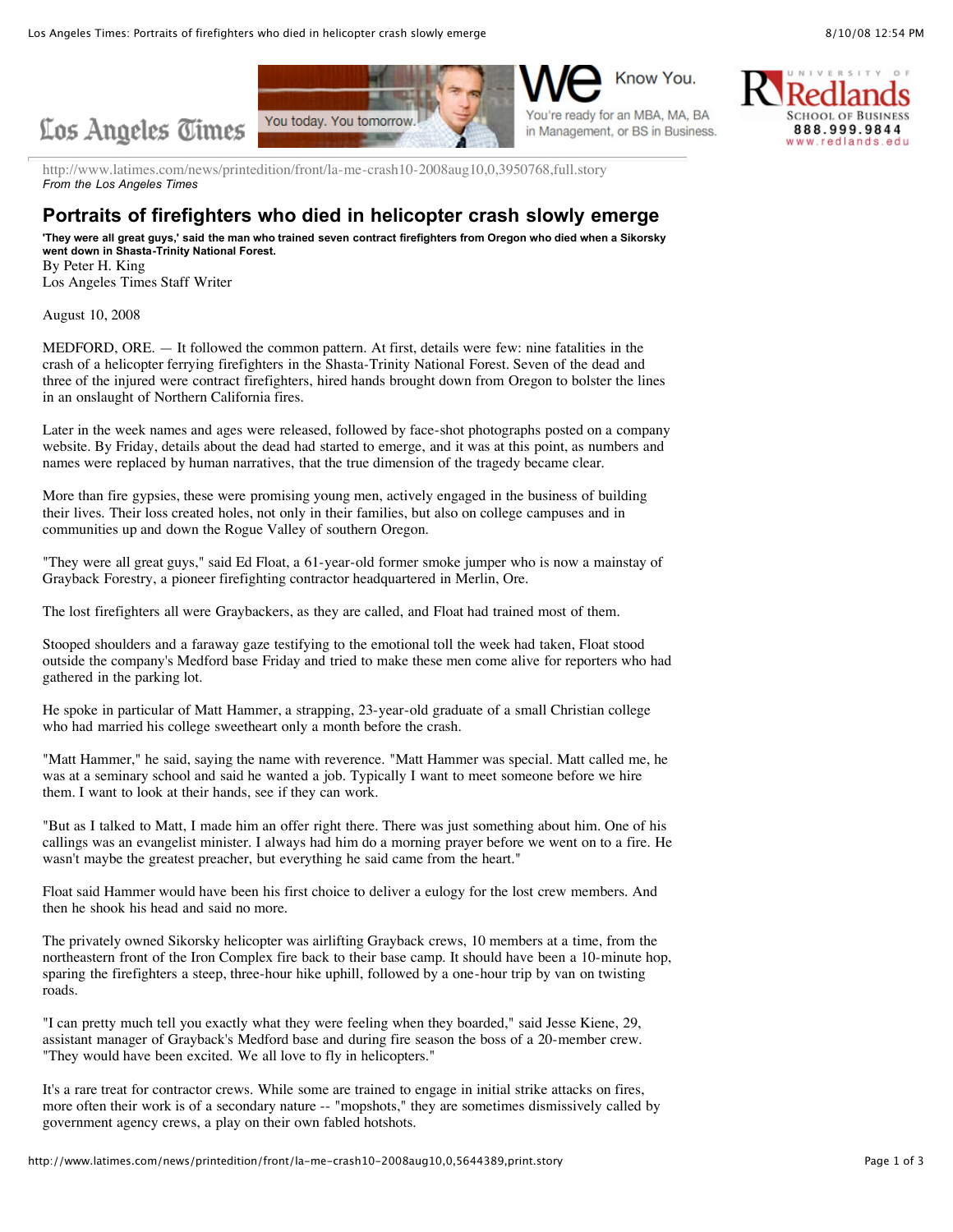"You run into the attitude, 'Oh, you are just another contractor,' " Kiene said. "There is that skew against us."

This friction in part dates from a period when contracts were awarded to low bidders, not all of which maintained high standards. Grayback, founded three decades ago, is run by former smoke jumpers, and company officials insist their training regimens and firefighter requirements match or exceed those of any agency.

Kiene also said there is a natural "sibling rivalry between every sort of firefighting" -- smoke jumpers and "ground-pounders," hotshots and contractors -- "but we all wear yellow shirts and green pants." And, as the crash last week made painfully obvious, the danger posed by wildfires plays no favorites.

Fresh back from the fire, his gray T-shirt smudged, Kiene sat in his office Thursday and ran down the list of half a dozen names Grayback had just released, crew members "presumed to have perished in the crash."

"Shawn Blazer. A good, dependable, honest person who was working to make a career out of it. He was 30, older than most, single, with no kids. He took care of his mom. . . . Scott Charleson. Scott was a guy I recruited this year. He was an all-star defense lacrosse player at Southern Oregon University, out of Ashland. . . . Matt Hammer. Matt Hammer is rough."

He lowered his head a moment.

"I hadn't seen him this year. He'd been out on fires since he got back from his honeymoon. . . ."

Kiene worked in this way through those presumed to have died -- removing, let alone identifying, remains from the all-but-melted helicopter had been difficult -- and then added what he could about the three injured Grayback men. He knew them, of course, but primarily as firefighters.

It fell to family and friends to supply fuller portraits. At Southern Oregon University, three professors and a student sat in a lecture hall and spoke for nearly an hour about Edrik Gomez, 19, and Charleson, 25.

Gomez was the son of Mexican immigrants. His parents came to work in the fields, made some money in real estate and sent three sons to college. "He had such potential," a friend, Nicole Jolly, said through tears.

Charleson wanted to become a sports reporter and believed firefighting would offer an opportunity to earn tuition and also hone his writing skills: "He was going to keep a diary, get a feel for it," recalled D.L. Richardson, the communication department chair.

In a house not far from campus, 19-year-old Tysin Senestraro sat on a couch and talked about David Steele, also 19, best friend since they were 6: "All through his life, he wanted to be a firefighter." He had taken college courses to learn emergency medicine, and he had joined Grayback.

"He wanted to be a fire chief someday. Raise a family and be a chief in some town. He didn't want people to just think he was a hero. He wanted to actually run into burning buildings and save lives."

This was Friday afternoon, and Senestraro was talking as a favor to Steele's family. With no body yet to bury, Paul Steele, David's father, just wasn't ready to talk about his son.

Earlier that day he had tried, standing on his front lawn, barefoot, in shorts and a T-shirt, eyes red.

"We don't want to talk right now," he explained softly, standing next to his wife, Suzanne. It was too early, too raw. Perhaps a friend would be better, and Suzanne left to look up Senestraro's phone number.

As he waited for his wife to return, the father tried his best to make a stranger understand the essence of his son. He recalled a high school football game where David, a defensive lineman, made an important interception. A picture of the moment had been broadcast on Medford television the night before.

"He was in his glory then," the father said, stopping at almost every sentence to press his fingers against his temples, trying to contain the sobs. "All his buddies were hugging him. I want that to be remembered. Not our grief."